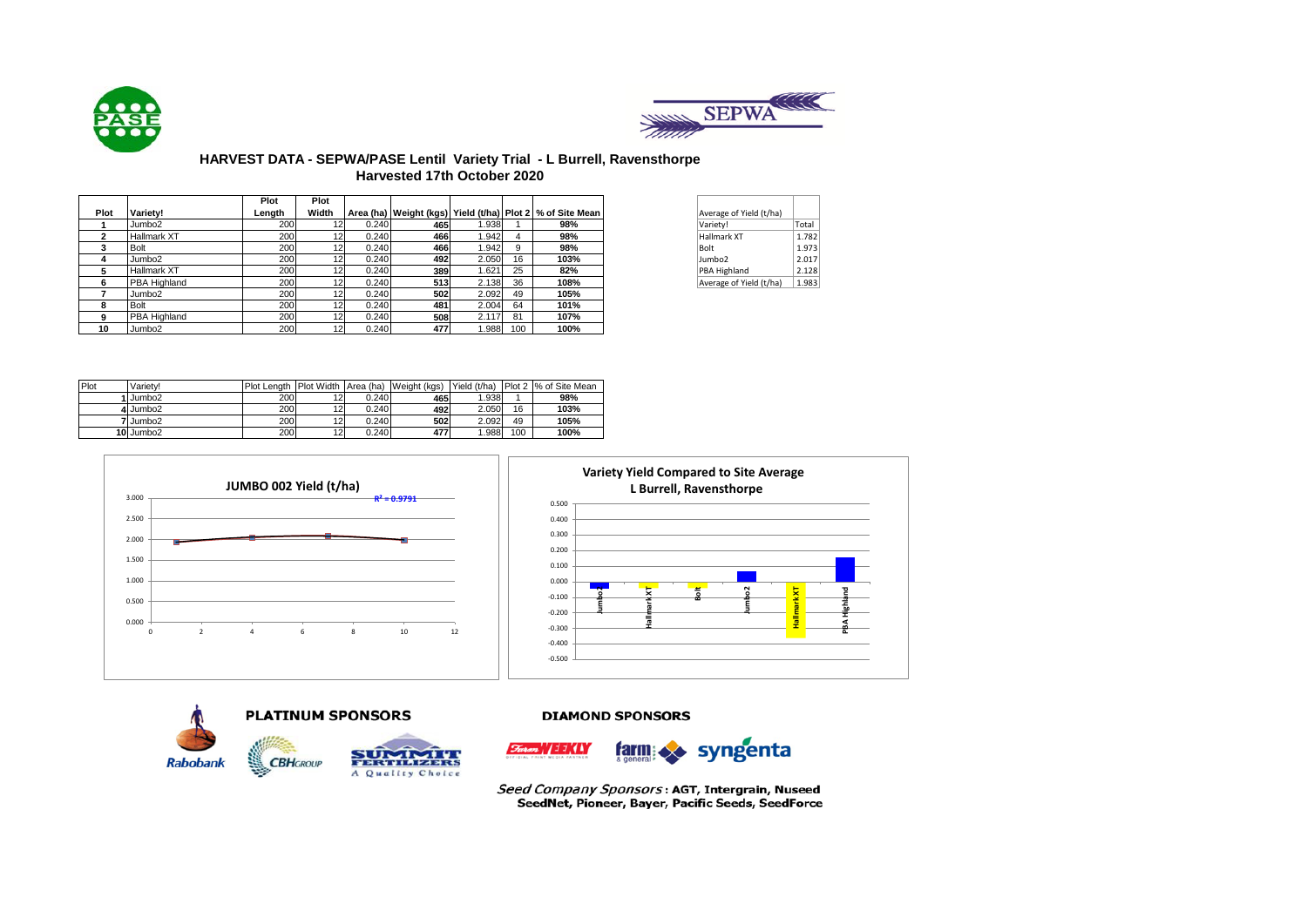





| Plot | Varietv!           | Yield (t/ha) | % of Site Mean |
|------|--------------------|--------------|----------------|
|      | Jumbo <sub>2</sub> | 1.938        | 98%            |
| 2    | <b>Hallmark XT</b> | 1.942        | 98%            |
| 3    | Bolt               | 1.942        | 98%            |
| 4    | Jumbo <sub>2</sub> | 2.050        | 103%           |
| 5    | <b>Hallmark XT</b> | 1.621        | 82%            |
| 6    | PBA Highland       | 2.138        | 108%           |
| 7    | Jumbo <sub>2</sub> | 2.092        | 105%           |
| 8    | Bolt               | 2.004        | 101%           |
| 9    | PBA Highland       | 2.117        | 107%           |
| 10   | Jumbo <sub>2</sub> | 1.988        | 100%           |

#### **Site Details**

| Soil Description:    | Clav                      |
|----------------------|---------------------------|
| Date Sown:           | Thursday, 23 April 2020   |
| Date Harvested       | Saturday, 17 October 2020 |
| <b>Seeding Rate:</b> | 30 kg/ha                  |

|            |           | <b>Plot Dimensions</b> |                          | Site Mean (t/ha)                | .983  |
|------------|-----------|------------------------|--------------------------|---------------------------------|-------|
| Length (m) | Width (m) | Area (m2)              | <b>Conversion Factor</b> | Probability                     | 0.078 |
|            |           |                        |                          | Least significant difference 5% | 0.224 |
| 200        | ے ا       | 0.24                   | 4.17                     | <b>CV %</b>                     | 5.3   |
|            |           |                        |                          |                                 |       |



**Sillie** 

## **PLATINUM SPONSORS**



### **Site Mean (t/ha)** 1.983 **Statistical Analysis**

| 0.078  |
|--------|
| 0.2247 |
| 5.3    |
|        |

#### **DIAMOND SPONSORS**





Seed Company Sponsors: AGT, Intergrain, Nuseed SeedNet, Pioneer, Bayer, Pacific Seeds, SeedForce